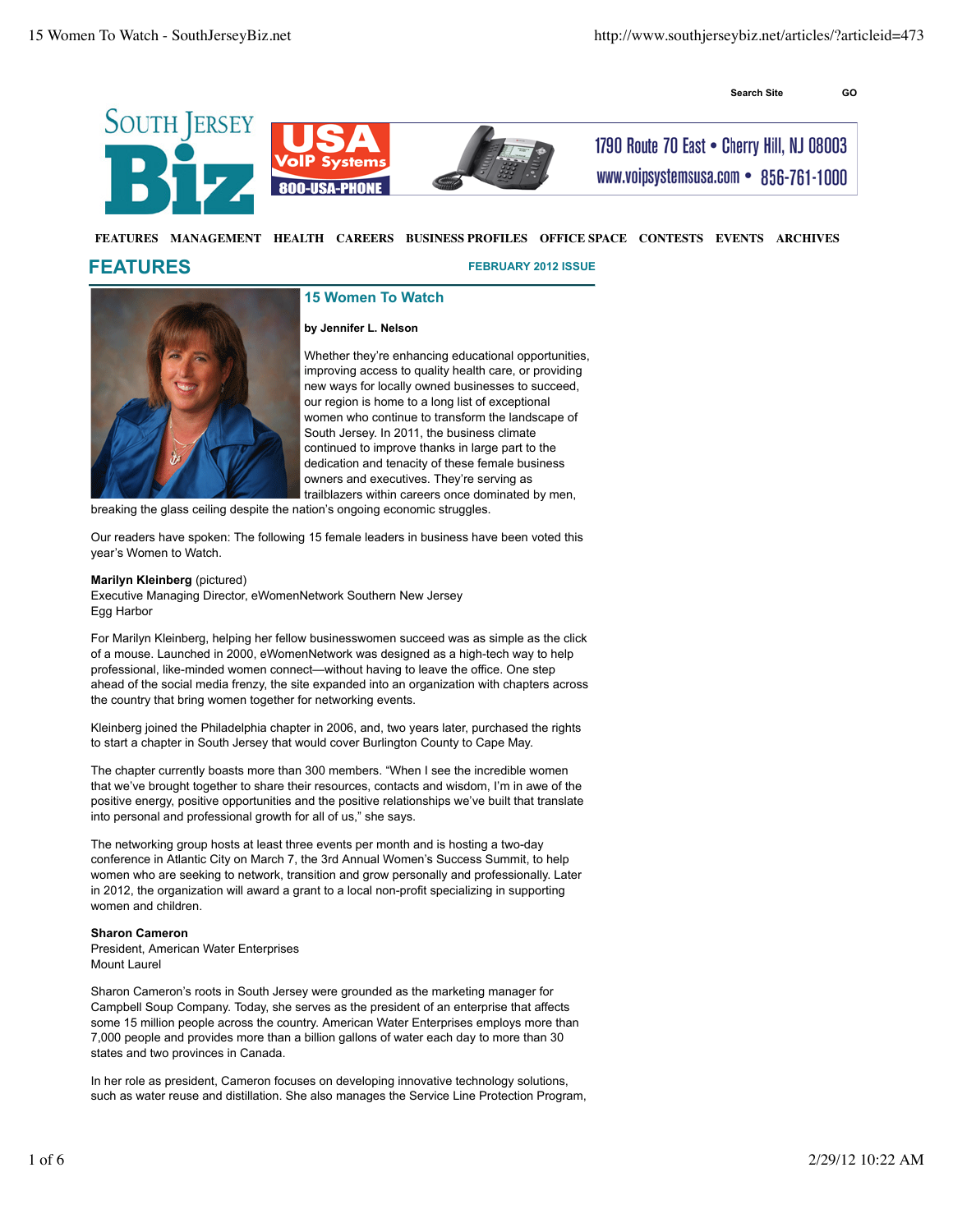which educates homeowners on water and wastewater service line ownership and responsibilities while offering affordable solutions to water and sewer repairs. "What's most rewarding about my job is being able to identify innovative ideas that are focused on customer solutions," she says.

# **Devan J. Theiler, Esq.**

Managing Partner, Theiler and Mourtos Marlton

Proud of her ability to offer personal service and attention to each and every client, Devan J. Theiler, Esq., accomplished what was seemingly impossible: co-founding a law firm just three years ago, in the midst of one of the worst economic downturns in the country's history. "We managed to find a way to grow, and I think personal attention is really making a difference," she says, noting that clients always have access to her personal cell phone number.

Theiler was recently selected for inclusion in Super Lawyer's Rising Stars, which is a fully independent evaluation of attorneys nationwide. The rising star designation, for those attorneys under age 40, is limited to the top 2.5 percent of all attorneys in the entire state.

She is most passionate about practicing family law, and predicts significant growth for the firm in 2012. "Our firm aims to empower our clients," Theiler says.

#### **Heather Simmons**

Heather Simmons Communications Gloucester County Freeholder Glassboro

Whether she's taking on projects for schools, higher education institutions, or private health care and social service organizations as owner of Heather Simmons Communications, or serving as a liaison to the departments of Economic Development and Public Works in her capacity as freeholder for Gloucester County, Heather Simmons is adamant about making a difference in South Jersey. "It's huge for me to be able to take the breadth of my personal and professional experience and put it to work for my community," she says.

As freeholder, Simmons concentrates on the relationship between education and job creation; she played an integral role in developing the budding partnership between Rowan University and Gloucester County College.

While she works to create opportunities for skills and workforce development, and higher education attainment and career opportunities within Gloucester County's borders, her public relations business serves local educational and non-profit organizations.

"Women get involved in their communities to make a difference … to improve the lives of their kids and to make things better for people like themselves," she says.

#### **Maxine Ballen**

President/CEO, New Jersey Technology Council, Mount Laurel

Since founding the New Jersey Technology Council in 1996, Maxine Ballen has remained committed to helping make New Jersey a state that's ripe with opportunities for technology companies.

The NJTC remains the only trade association to represent some 950 technology companies in the region across all of the state's varied technology sectors, from electronics to environmental, energy to telecommunications.

The council sponsors some 120 events per year, and owns its own \$80-million venture fund, two publications and the Jumpstart NJ Angel Network. Co-founded by Ballen and Caren Franzini, CEO of the New Jersey Economic Development Authority, Jumpstart is a member investor group that invests in early-stage emerging technology companies throughout the mid-Atlantic region. It's recognized as one of the most active Angel investor groups in the region, and has invested more than \$29 million since 2004.

"We offer a unique opportunity for companies to meet one another and conduct business," Ballen says. "New Jersey is a great state to grow a technology company."

#### **Susan Bass Levin**

President/CEO, The Cooper Foundation, Camden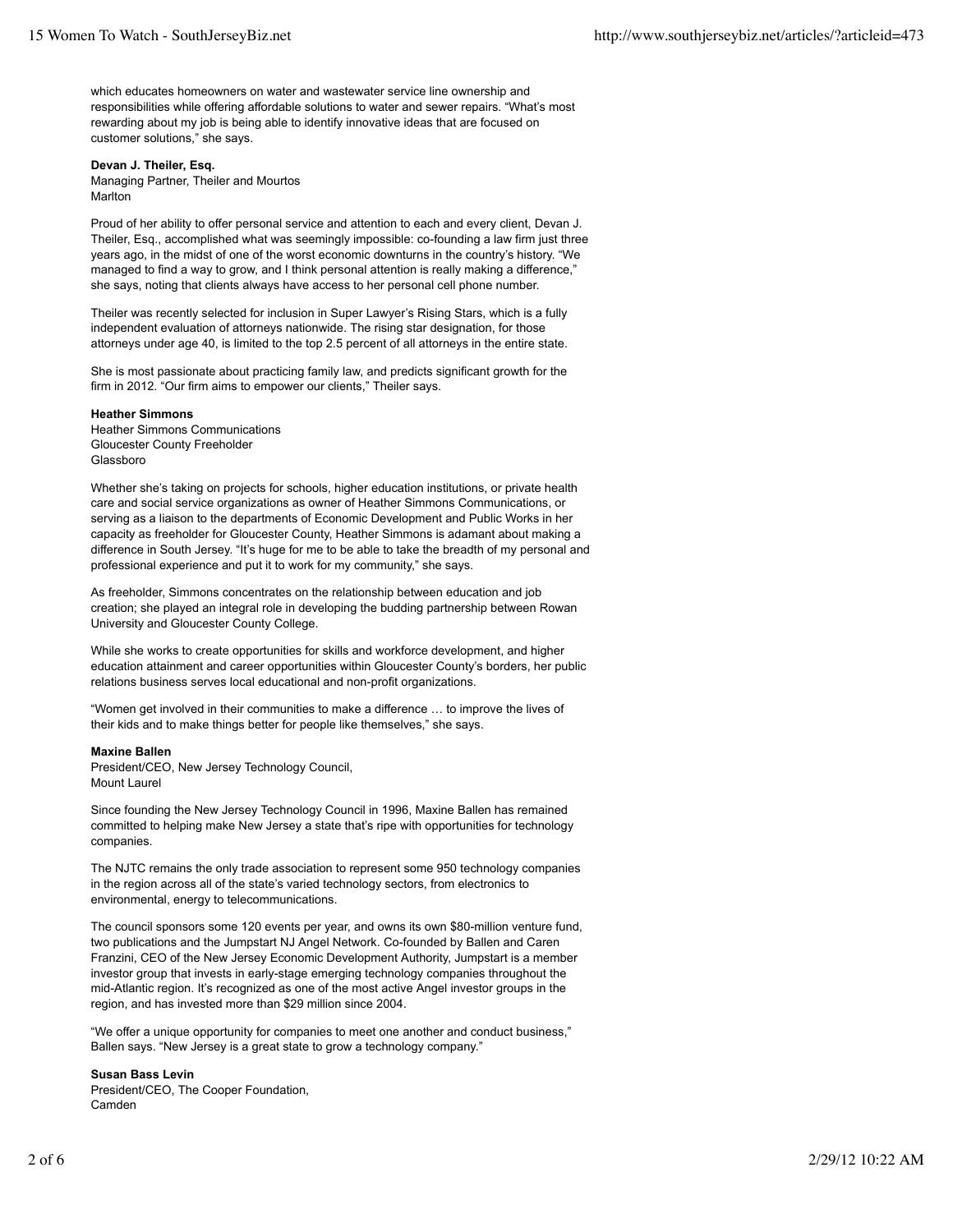With a career spanning more than 35 years of leadership in government service, nonprofit and community organizations, Levin has served as the backbone for a range of community projects, including building more than 50 parks and the new public library in Cherry Hill—she served as the township's mayor for 14 years—and developing housing assistance for families victimized by domestic violence. Through her most recent role with The Cooper Foundation, she continues to work closely with community nonprofit organizations to revitalize the neighborhoods surrounding the hospital, including housing and streetscapes.

Cooper University Hospital began as a four-story stone building with 30 beds to serve the indigent population of Camden. Today, it is one of just three hospitals in the state designated as a Level 1 Trauma Center and is a leading provider of health services, education and research thanks in part to the dedication of leaders such as Levin to serving the residents of Camden and surrounding areas. Through her guidance, the foundation holds multiple fundraisers throughout the year to support capital projects at the hospital and enhance its patient and community education programs.

An ovarian cancer survivor, Levin led the Cooper Cancer Institute Task Force to build a \$100 million Cooper Cancer Institute in Camden, which will break ground in April. The Cooper Foundation will also help open the new Cooper Medical School of Rowan University in August.

"My goal is to get things done," Levin says. "Whether it's a child in an accident, a woman battling breast cancer, or a man with heart disease, the Cooper Foundation touches everyone."

#### **Liz Jaworski**

President, Ron Jaworski Golf Management Blackwood

Beginning her career as a preschool teacher, Liz Jaworski continues to wear many hats as she employs her 30 years of professional experience as general manager for husband Ron Jaworski's golf course management company. The company's three courses in the South Jersey region are Valleybrook Country Club in Blackwood, RiverWinds Golf and Tennis Club in West Deptford, and Running Deer Golf Club in Pittsgrove.

Jaworski was instrumental in founding a "Ladies Night" golf clinic at Valleybrook; the weekly class is attended by more than 100 women.

"I'm very proud of the clinic, because I love to see how the industry has expanded to include different groups from youth to women," she says.

She also remains involved in junior camps and clinics available at all three courses, and helps manage special events such as cooking classes at Running Deer and Elvis-inspired entertainment shows at Valleybrook. But her community involvement extends beyond the golf course, as she serves on the board of directors for the Jaws Youth Playbook, which works to improve the health of at-risk youth in the Greater Philadelphia Area.

# **Jennifer Young**

Director, External Affairs, Verizon Communications **Woodbury** 

As director of external affairs for Verizon, Jennifer Young does her fair share of communicating: She is responsible for the company's relationship and interaction with municipal and county governments in Camden, Cape May, Cumberland, Gloucester and Salem counties. She has also assumed roles in community relations, local government affairs, economic development, and consumer, education and local media relations in South Jersey.

Young is never afraid to dig in her heels and make change happen in her community. She is responsible for local corporate philanthropy and employee volunteerism, which has included providing grants to educational organizations like Bancroft in Haddonfield, and cleaning up state parks and other preservation facilities.

"The company's philanthropic arm, the Verizon Foundation, focuses on partnerships and programs in the areas of education, literacy, domestic violence prevention and health care," Young says about the foundation's success, which she helps accomplish through employee volunteers, matching gifts and scholarships. Young also serves as vice chair of the LEAP Academy Board of Trustees in Camden.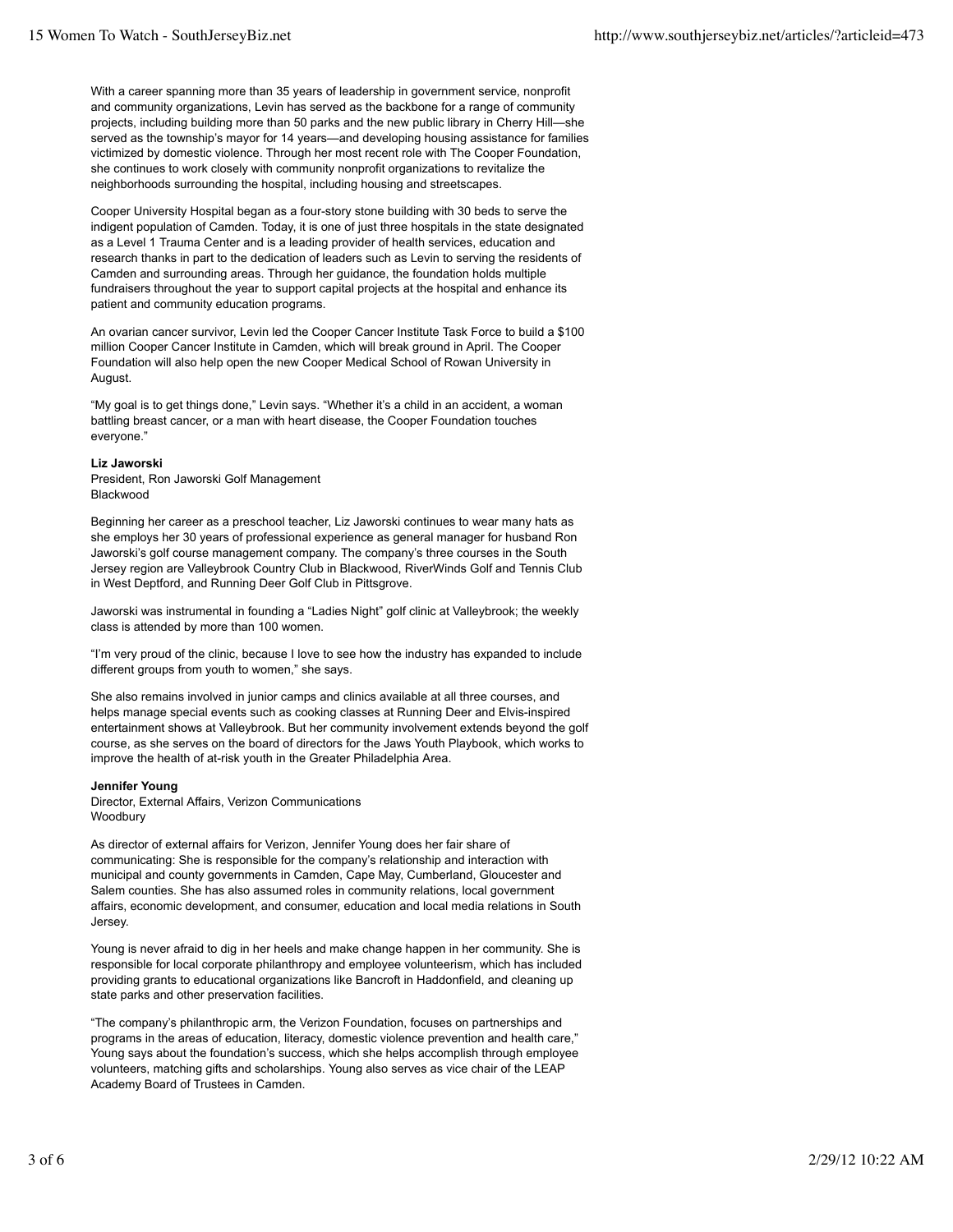# **Ninfa Saunders**

President/COO, Virtua, **Marlton** 

Ninfa Saunders strongly believes in the power of education and mentorship, which is part of the reason why Virtua has evolved from a group of community hospitals into a regional organization with a unified culture and operating system that is earning an international reputation.

Saunders was involved in expanding Virtua's learning environment to include the creation of the Center for Learning, a setting for staff to experiment with new methods of delivering care, learn new skills, and develop personally and professionally. She is also behind efforts to develop a "system of care" to ensure that each patient receives the right care at the right place at the right time.

To further achieve Virtua's goals to provide easy access to physicians, exercise, nutrition and support programs, this year will mark the opening of a new health and wellness center as well as an ambulatory care center; the ambulatory center will be open in March on the campus of the new Voorhees hospital, a 368-bed facility opened in May 2011, and the wellness center will open in Moorestown this fall.

"There's nothing more rewarding to me than sharing knowledge and creating an environment of mentorship," Saunders says.

# **Judi London**

Chief Marketing Officer, Winning Strategies PR Newark

Before serving as chief marketing officer for Winning Strategies PR, Judi London was taking a hands-on approach to growing the economy in the Camden area. During her time with the Waterfront Marketing Bureau, Delaware River Port Authority and South Jersey Tourism Corporation, London became well known for her success in branding and marketing the waterfront and Adventure Aquarium, in addition to the greater South Jersey region.

Today, London channels her wealth of experience in tourism, transportation, economic development and real estate into Winning Strategies, where she focuses on South Jersey and has led efforts to expand the company's marketing capabilities into online and digital venues. Locally, her firm has worked with a large North American logistics company to elevate its presence in coveted trade and business media, in addition to placing clients such as a local education company on the national media stage, including in the The Huffington Post.

"It's our job to tell our clients' stories, and we do that by really getting to know them … in the end, everything is personal," she says. "My job is less high-profile now, which allows me to dig in and work really closely with clients to help them achieve their goals."

# **Pam Boyd**

Co-founder, Thomas/Boyd Communications Moorestown

Since becoming an entrepreneur in 1998 with the co-founding of Thomas/ Boyd Communications, Pam Boyd has app?lied more than 20 years of experience to represent clients and generate extensive media coverage. Boyd's firm has become an award-winning, go-to agency because of how closely she works with her clients—from health care to Fortune 100s to not-for-profit organizations—to produce positive results.

"We don't believe in a 'cookie cutter' approach. Our work is customized to meet our clients' strategic needs. We're responsive, well-connected and passionate about what we do," she says.

Responsible for business operations, development and communications strategies for the agency's diverse client base, Boyd is well versed in marketing, social media, corporate communications and special events. "Clients appreciate that every account is represented by an owner of the business," she says.

# **Liza Cartmell**

CEO, Atlantic City Alliance Atlantic City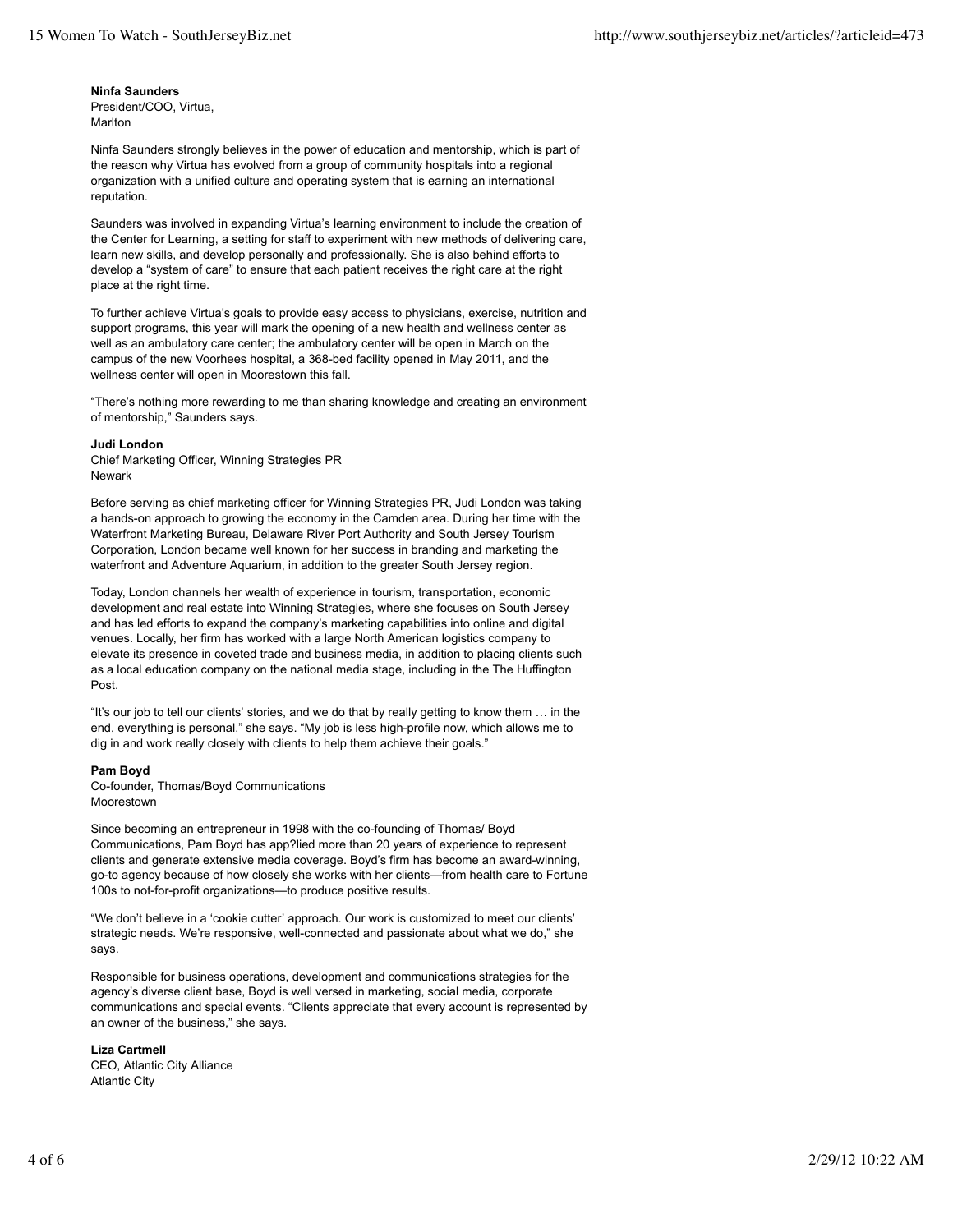In 2011, Liza Cartmell seized the opportunity to make a difference in South Jersey as CEO of the Atlantic City Alliance. After leaving her 20-year career with ARAMARK Sports and Entertainment Group, it wasn't long before the opportunity to take charge of the alliance —formed by legislation passed by Gov. Chris Christie in an attempt to bring the Atlantic City marketplace back on its feet after a five-year tourism decline—fell into the South Jersey native's lap. "It was an opportunity to make a difference in a marketplace that's important to New Jersey," Cartmell says.

The nonprofit organization relies on \$30 million annually from the casino industry to market and promote the city.

"Atlantic City has its challenges … but there are also many great opportunities here," she says. "We've been putting the foundation in place to make a significant impact."

# **Denise Kassekert**

Senior Vice President, Beneficial Bank Philadelphia/South Jersey region

Denise Kassekert is dedicated to mak?ing a difference in her neighbors' lives as senior vice president of Beneficial Bank, the oldest bank headquartered locally, dating back to 1853.

Kassekert applies more than 25 years of banking experience into directing and overseeing all Relationship Banking sales efforts and operations at the bank's 60 offices throughout Pennsylvania and South Jersey, where she is responsible for business development, customer service, deposit growth, profitability and growing core deposits.

Originally founded to teach America's working-class immigrants how to manage their money properly, Beneficial will finalize the acquisition of St. Edmond's Federal Savings Bank this year, growing their local network of community-focused banks.

"Beneficial doesn't consider itself to be just a bank; we're an education company," she says. "We're focused on establishing what our customers' financial needs and goals are in life, and then helping them get to where they want to be."

**Anne Koons** Prudential Fox & Roach Cherry Hill

Anne Koons has been helping South Jersey residents sell or buy their homes for more than 25 years. As a real estate professional, she does everything she can to put her clients first and remain accessible to their needs—which may contribute to her being among the top 1 percent of agents nationwide, according to Forbes.

Koons' career has survived the ever-fluctuating housing market, and she now helps her company implement the latest real estate tools by embracing changes in the form of everything from Internet marketing to social media.

"I could have easily sat on the sidelines, but if you want to grow your business, I learned that you have to embrace change," she says.

Koons also served for 20 years as a member of the board of directors of Sun Bank Corp., and still serves on the board for the Cooper Hospital Foundation. She sponsors a reading program along with Cooper University Hospital, in addition to serving as chair for the Mercedes Benz-sponsored golf tournament that has raised more than \$2 million for the hospital's pediatric department.

# **Linda Rohrer**

President, Rohrer & Sayers Real Estate, Trustee, William G. Rohrer Charitable Foundation Haddon Township

Whether she's growing her business as a local real estate professional or donating thousands of dollars to worthy causes as a philanthropist and trustee of the William G. Rohrer Charitable Foundation, Linda Rohrer's first priority is serving the community.

"Whether I'm working with someone to find their first house or giving scholarships to people who don't have the necessary funds for their education, my job is helping people," she says.

Rohrer's father served as mayor of Haddon Township for 36 years. With her father's guidance, she opened her own business in commercial real estate in 1985—an industry that